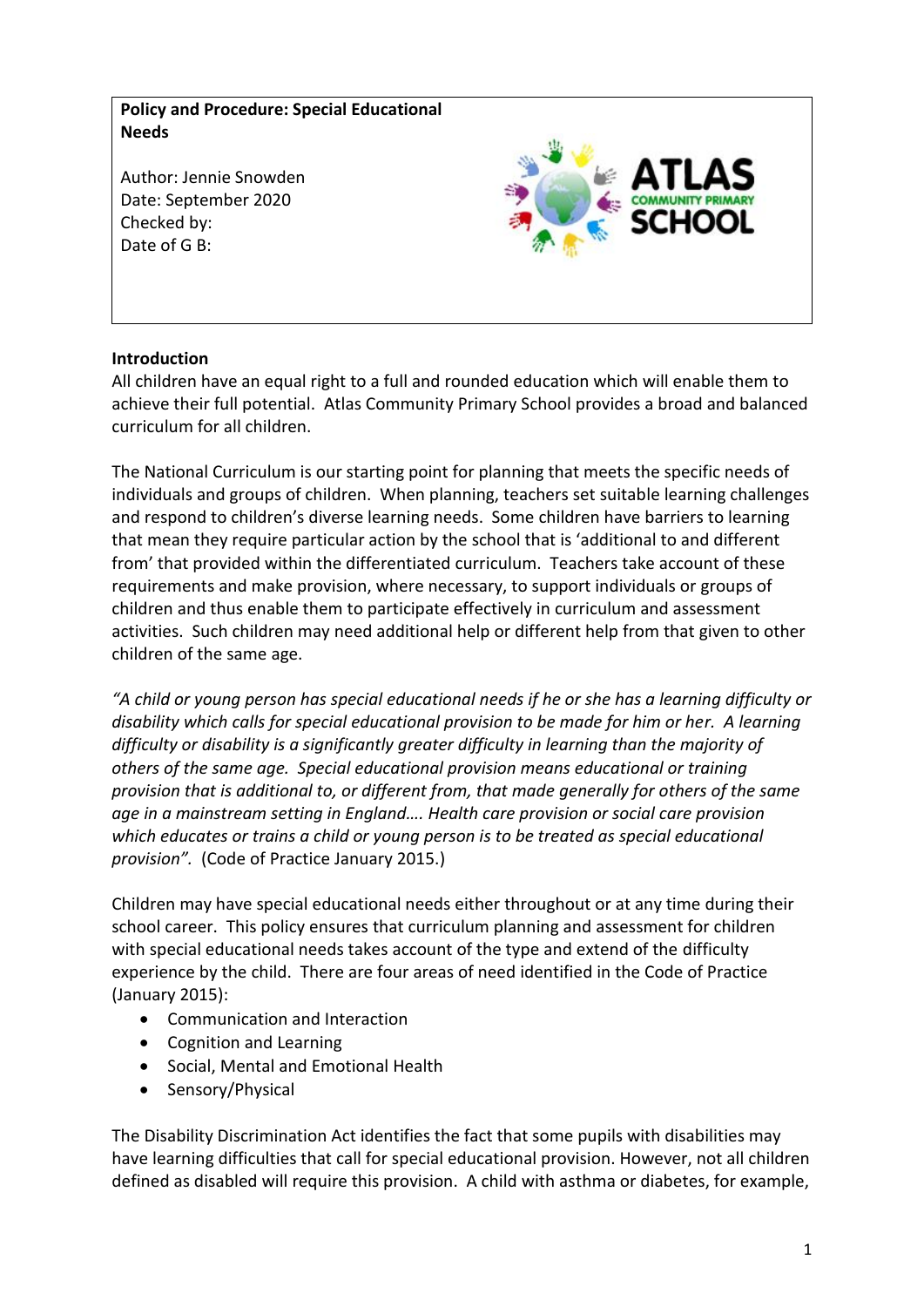may not have special educational needs, but may still have rights under the Disability Discrimination Act 1995 and 2005. We will assess each child as required, and make the appropriate provision, based on their identified needs.

# **Aims and objectives**

The aims and objectives of this policy are:

- to create an environment that meets the special educational needs of each child in order that they can achieve their learning potential and engage in activities alongside pupils who do not have SEND
- to ensure that the special educational needs of children are identified, assessed and provided for
- to make clear the expectations of all partners in the process
- to identify the roles and responsibilities of staff in providing for children's special educational needs
- to ensure a high level of staff expertise to meet pupils' needs
- to enable all children to have full access to all elements of the school curriculum
- to ensure that parents are able to play their part in supporting their child's education and to ensure a strong partnership between school and parents
- to ensure that our children have a voice in this process
- to promote disability by integrating positive images of disabled people throughout our school

# **Inclusion and Equal Opportunities**

At Atlas Community Primary School we have high expectations of all our children. We aim to achieve this through the removal of barriers to learning and participation. We want all our children to feel that they are a valued part of our school community.

Through appropriate curricular provision, we respect the fact that children:

- have different educational and behavioural needs
- require different strategies for learning
- acquire, assimilate and communicate information at different rates
- need a range of different teaching approaches and experiences

Teachers respond to children's needs by:

- providing support for children who need help with communication, language and literacy
- planning to develop children's understanding through the use of all their senses and of varied experiences
- planning for children's full participation in learning, and in physical and practical activities
- helping children to manage their behaviour and to take part in learning effectively and safely
- helping individuals to manage their emotions, particularly trauma or stress, and to take part in learning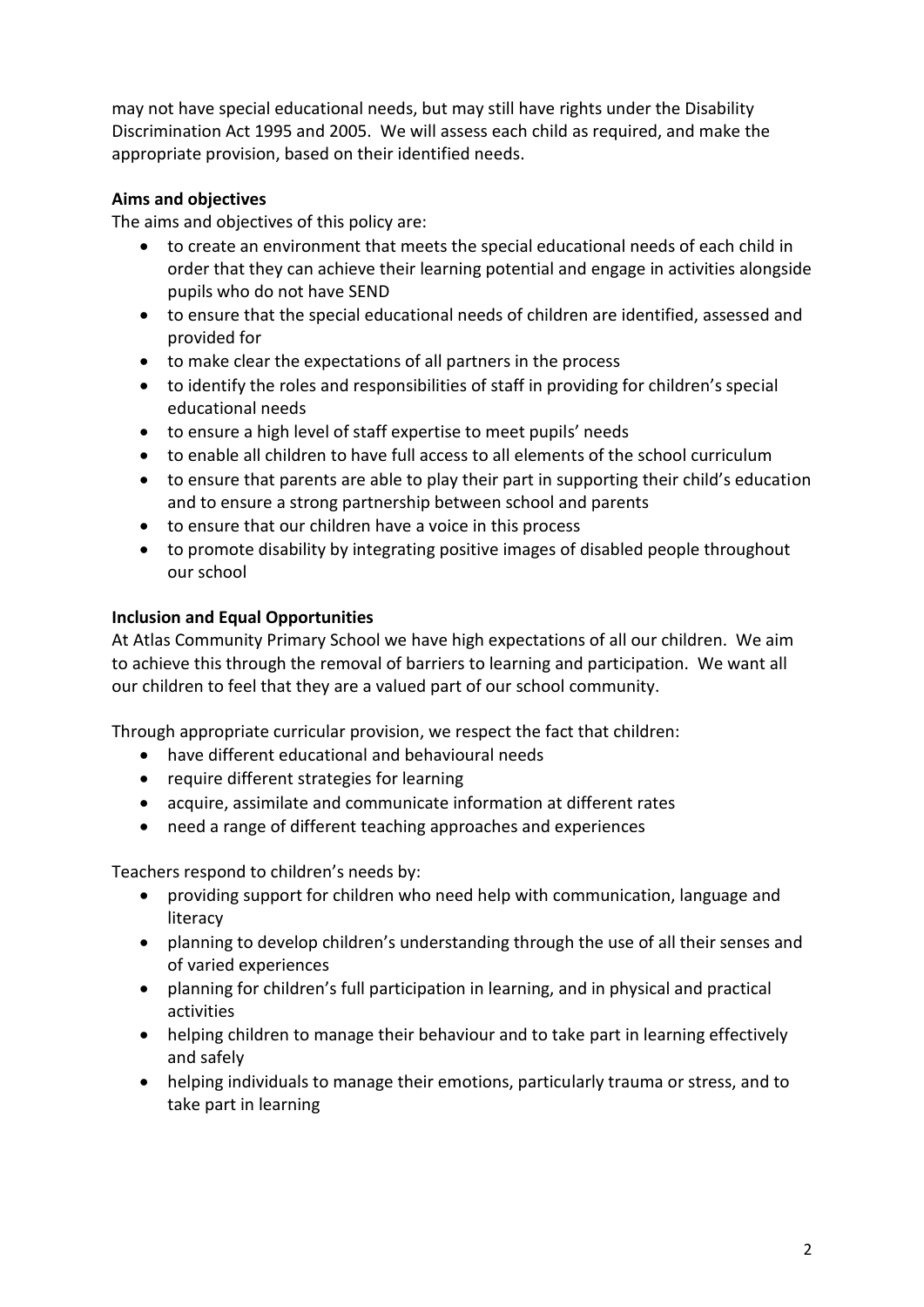# **Identification**

Children with special educational needs have learning difficulties that call for special provision to be made. All children may have special needs at some time in their lives.

Children have a learning difficulty if:

- they have significantly greater difficulty in learning than the majority of children of the same age.
- they have a disability which prevents or hinders them from making use of the educational facilities that are provided for other children of the same age.

All teachers are teachers of children with special educational needs. The governing board, headteacher, SENDCo and all other members of staff, including both teachers and teaching and learning partners have important responsibilities.

### **Assessment and Progress**

Early identification is vital. The class teacher informs the parents at the earliest opportunity to alert them to concerns and enlist their active help and participation.

The assessment of children reflects as far as possible their participation in the whole curriculum of the school. All children are assessed when they enter our school, so that we can build upon their prior learning. We use this information to provide starting points for the development of an appropriate curriculum for all our children.

Throughout their time in school our system for observing and assessing the progress of individual children will provide information about areas where a child is not making satisfactory progress. When any concern is initially noticed it is the responsibility of the class teacher to take steps to address the issue. If our assessments show that a child may have a learning difficulty, we use a range of strategies that make full use of all available classroom and school resources. The teacher will start off using quality first teaching strategies and if this does not work and little/ no improvements are being made the teachers will need to complete a concerns form and pass this on to the SENDCo. The SENDCo will then look in to this and this might lead to the conclusion that the pupil requires help over and above that which is normally available within the particular class or subject.

A child may be added to the SEND list if they:

- make little or no progress, even when teaching approaches are targeted particularly in a child's identified area of weakness
- shows signs of difficulty in developing literacy or mathematics skills which result in poor attainment in some curriculum areas
- present persistent emotional or behavioural difficulties which are not improved by the behaviour management techniques usually employed in the school
- has sensory or physical problems, and continues to make little or no progress, despite the provision of specialist equipment
- has communication and / or interaction difficulties, and continues to make little or no progress

The child's class teacher will offer interventions that are 'additional to or different from' those provided as part of the school's usual working practices. The class teacher will keep parents informed and draw upon them for additional information.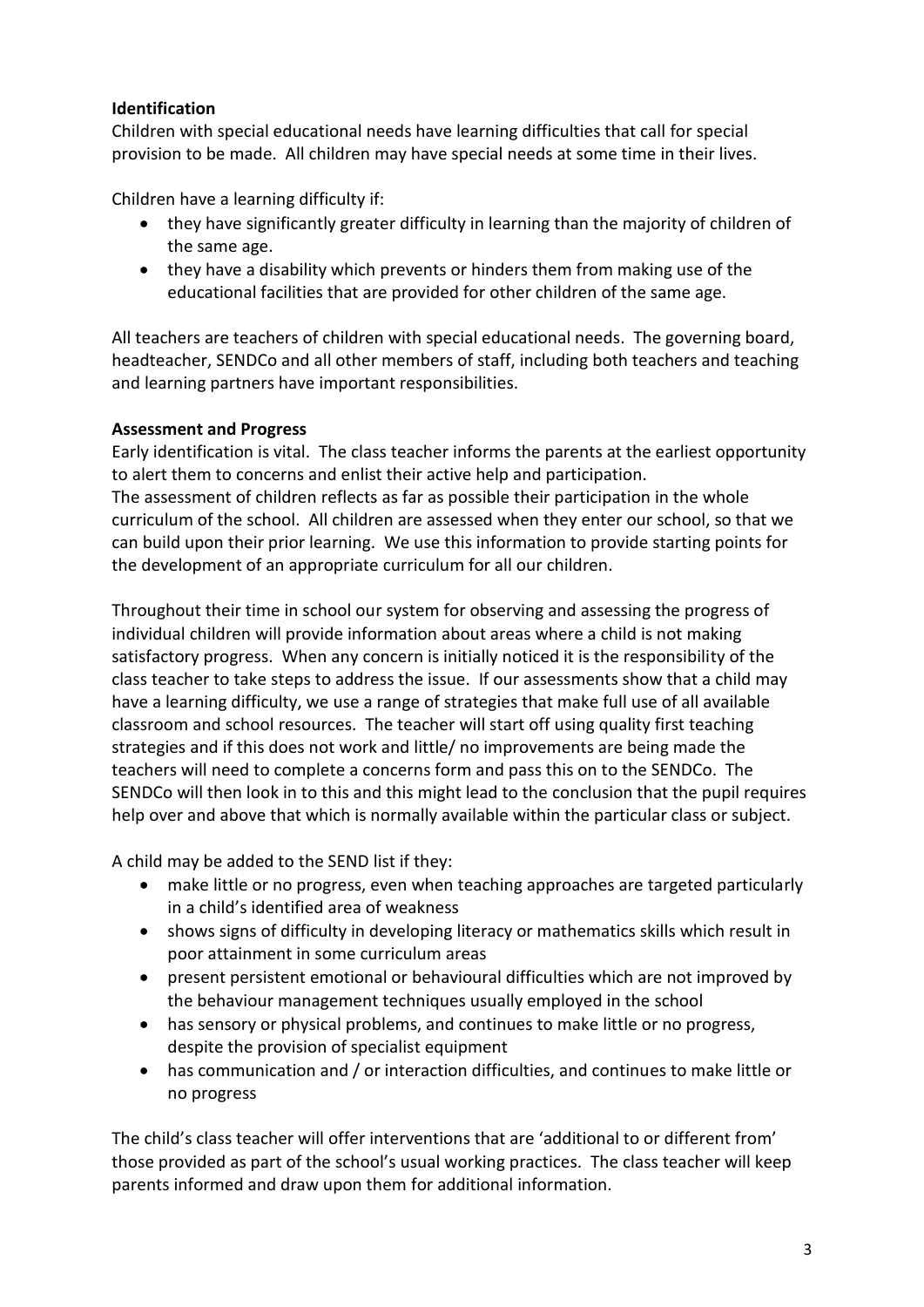At Atlas Community Primary School, we monitor pupils progress through a graduated approach. Parents and Carers are invited to regular meetings with teachers where decisions can be made collaboratively. Children are given half termly targets and provision map targets termly to support their learning.

For pupils with higher levels of need these meetings may include the SENDCo, and for pupils with an Education, Health and Care Plan (EHCP) there will always be a formal interim/ annual review meeting where the effectiveness of the provision provided for the pupil is judged and reported on.

All children with SEN are placed on the SEND register and will be given a provision map which will have specific targets on to address the child's individual needs. These will be written for all children who are working below age related expectations. The provision map will show the short-term target set for the child, and the teaching strategies to be used. It will also indicate the planned outcomes and the date for the plan to be reviewed. The provision map will be reviewed termly and shared with parents who will be required to sign the document. If the review identifies that support is needed from outside services, we will consult parents prior to any support being actioned. In most cases, children will be seen in school by external support services. This may lead to additional strategies. External support services will provide information for the child's new targets. The new strategies will, wherever possible, be implemented within the child's normal classroom setting.

Provision map targets will include:

- the short term targets set for the child
- the teaching strategies to be used
- the provision to be put in place
- how the targets will help the child in their learning
- what they are responsible for
- the review date
- the child's views will be sought and taken into account, as will those of the parents, whose support is vital if progress is to be achieved and maintained

If the child continues to demonstrate significant cause for concern, a request for an Education, Health Care Plan (EHCP) will be made to the Local Authority. In this instance a range of written evidence about the child will support the request. The parents of any child who is referred for an EHCP will be kept fully informed of the progress of the referral. Children with an EHCP will be reviewed annually in addition to more regular informal reviews. When this coincides with transfer to high school, the SENDCo from the high school will be informed of the outcome of the review.

#### **Pupil participation**

In our school, we encourage children to take responsibility and to make decisions. This is part of the culture of our school and relates to children of all ages. Children are involved at an appropriate level in setting targets and in the review meetings. Children are encouraged to make judgements about their own performance against their targets. We recognise success here as we do in any other aspect of school life.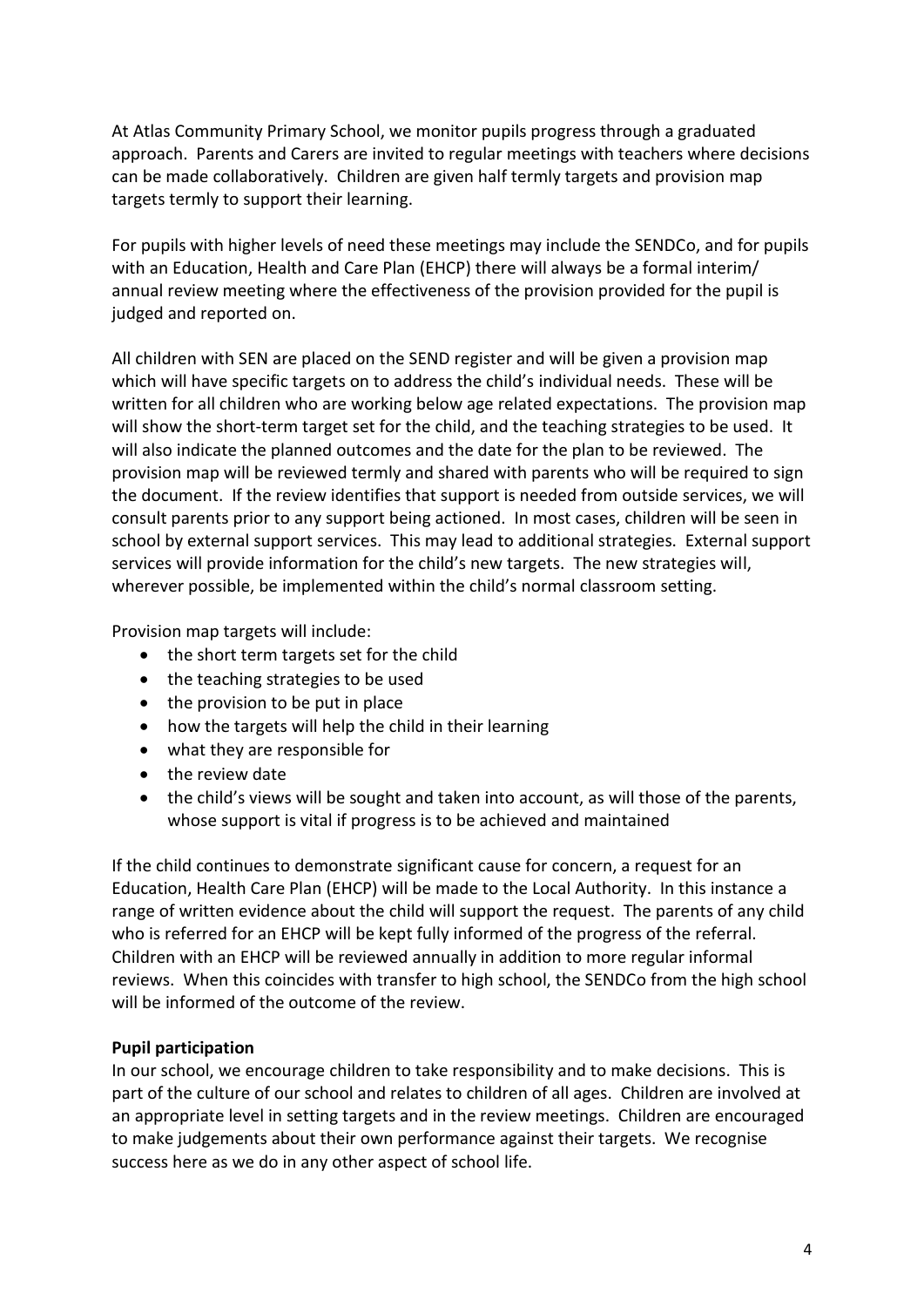### **Partnership with parents**

Partnership with parents plays a key role in enabling all children and young people to achieve their potential particularly those children with additional needs. Parents hold key information and have knowledge and experience to contribute to the shared view of a child's needs. All parents of children with special educational needs will be treated as partners and will be given support to play an active and valued role in their child's education. At all stages of the special needs process, we will keep parents fully informed and involved. We take account of the wishes, feelings and knowledge of parents at all stages. We encourage parents to make an active contribution to their child's education. We inform parents of any outside intervention, and share the process of decision-making by providing clear information relating to the education of their child.

# **Access to the Curriculum**

All children have an entitlement to a broad and balanced curriculum, which is scaffolded to enable children to understand the relevance and purpose of learning activities and experience levels of understanding and rates of progress that bring feelings of success and achievement. Teachers use a range of strategies to meet children's special educational needs. Lessons have clear learning objectives and staff scaffold work appropriately, and use assessment to inform the next stage of learning. All staff receive regular training on teaching and learning styles and they endeavour to meet each child's needs. The use of targets allows the child to access the curriculum using smaller steps that are appropriate to their needs. We support children in a manner that acknowledges their entitlement to share the same learning experiences that their peers enjoy. Wherever possible, we do not withdraw children from the classroom situation. There are times though when, to maximise learning, we ask the children to work in small groups, or in a one-to-one situation outside the classroom.

### **Intervention**

The child's class teacher with support from the SENDCo will decide on the action needed to help a child progress in the light of assessments. Intervention support may include:

- different learning materials or specialist equipment
- some group or individual support on specific interventions or targeted work e.g. Time to Talk or Alphabet Arc
- extra adult time to devise/administer the nature of the planned intervention and also to monitor its effectiveness
- staff development and training to introduce more effective strategies

After initial discussions with the SENDCo, the child's class teacher will be responsible for working with the child on a daily basis and ensuring delivery of any individualised programme in the classroom. Parents will continue to be consulted and kept informed of the action taken to help their child, and of the outcomes of any action. Parents will be invited to meet regularly with the class teacher and SENDCo when necessary. The SENDCo will support further assessment of the child where necessary, assisting in planning for their future needs in discussion with colleagues and parents.

### **Outside Agencies**

Outside agencies may become involved if a child continues to make little or no progress despite considerable input and adaptations. They will use the child's records in order to establish which strategies have already been employed and which targets have previously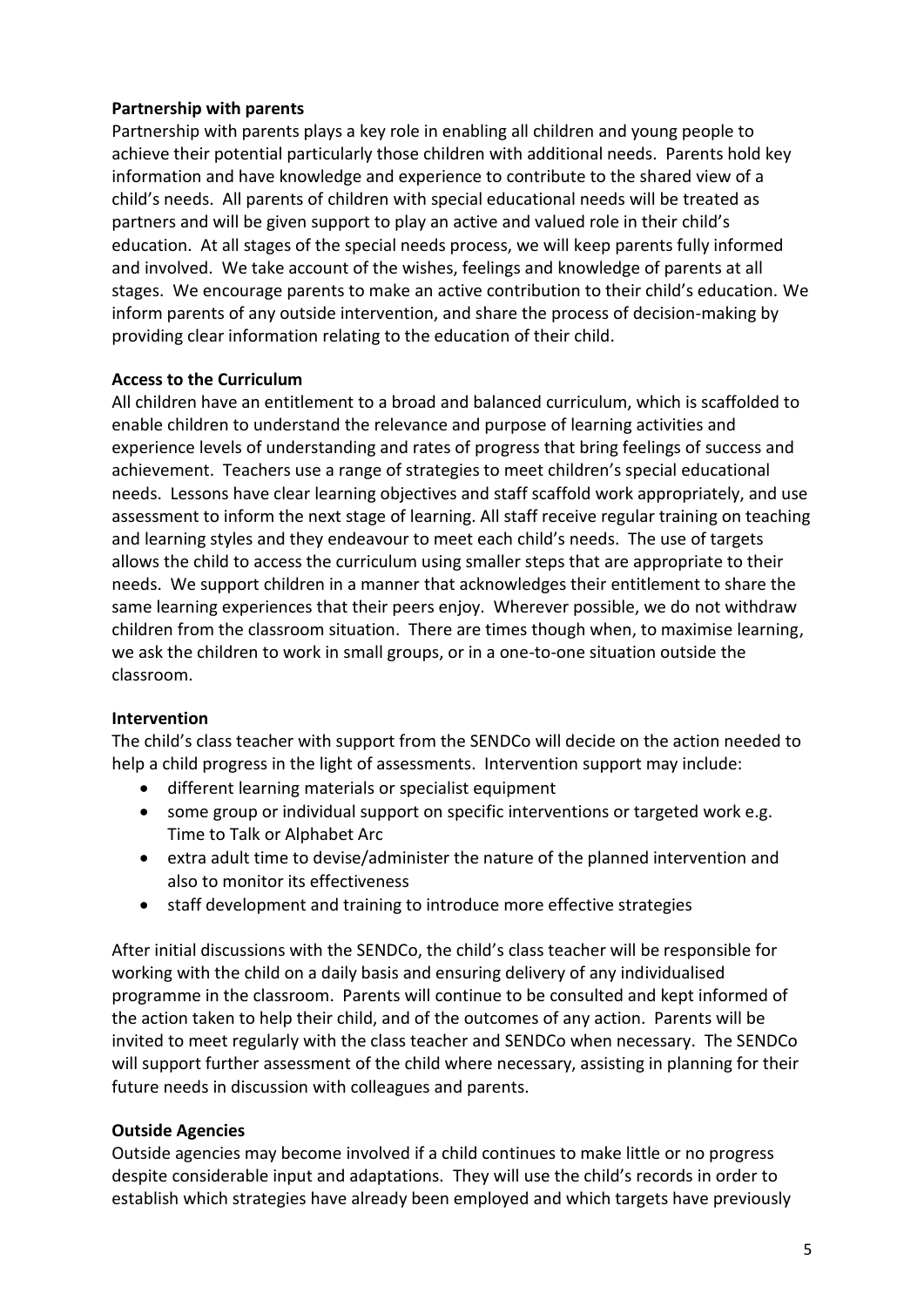been set. The external specialist may act in an advisory capacity, or provide additional specialist assessment or be involved in teaching the child directly. The child's individual targets will set out strategies for supporting the child's progress. These will be implemented, at least in part, in the normal classroom setting. The delivery of the interventions continues to be the responsibility of the class teacher.

Outside agencies may become involved if the child:

- continues to make little or no progress in specific areas over a long period
- continues working at levels substantially below that expected of children of a similar age
- continues to have difficulty in developing literacy and mathematical skills
- has emotional or behavioural difficulties which regularly and substantially interfere with the child's own learning of that of the glass group
- has sensory or physical needs and requires additional specialist equipment or regular advice or visits by a specialist service
- has an on-going communication or interaction difficulty that impedes the development of social relationships and cause substantial barriers to learning
- despite having received intervention, the child continues to fall behind the level of their peers

# **The Role of the SENDCo**

At our school, the SENDCo:

- manages the day-to-day operation of the policy
- co-ordinates the provision for children with additional needs
- supports and advises colleagues
- oversees the records of all children with special educational needs
- acts as the link with parents
- acts as the link with external agencies and other support agencies
- liaises with local secondary schools to provide support for transition to Year 7
- liaises with local Nurseries to provide transition support to Reception
- monitors and evaluates the special educational needs provision, and reports to the governing board
- manages a range of resources, both human and material, to enable appropriate provision to be made for children with special educational needs
- contributes to the professional development of all staff where necessary

### **The Role of the Governing Board**

The governing board has due regard to the Code of Practice when carrying out its duties toward all pupils with special educational needs.

The governing board does its best to secure the necessary provision for any pupil identified as having special educational needs. The governors ensure that all teachers are aware of the importance of providing for these children. They consult the LA and other schools, when appropriate, and report annually to parents on the success of the school's policy for children with special educational needs. The governing board ensures that parents are notified of any decision by the school that SEN provision is to be made for their child.

The governing board has identified a governor to have specific oversight of the school's provision for pupils with special educational needs. The 'responsible person' in this school is